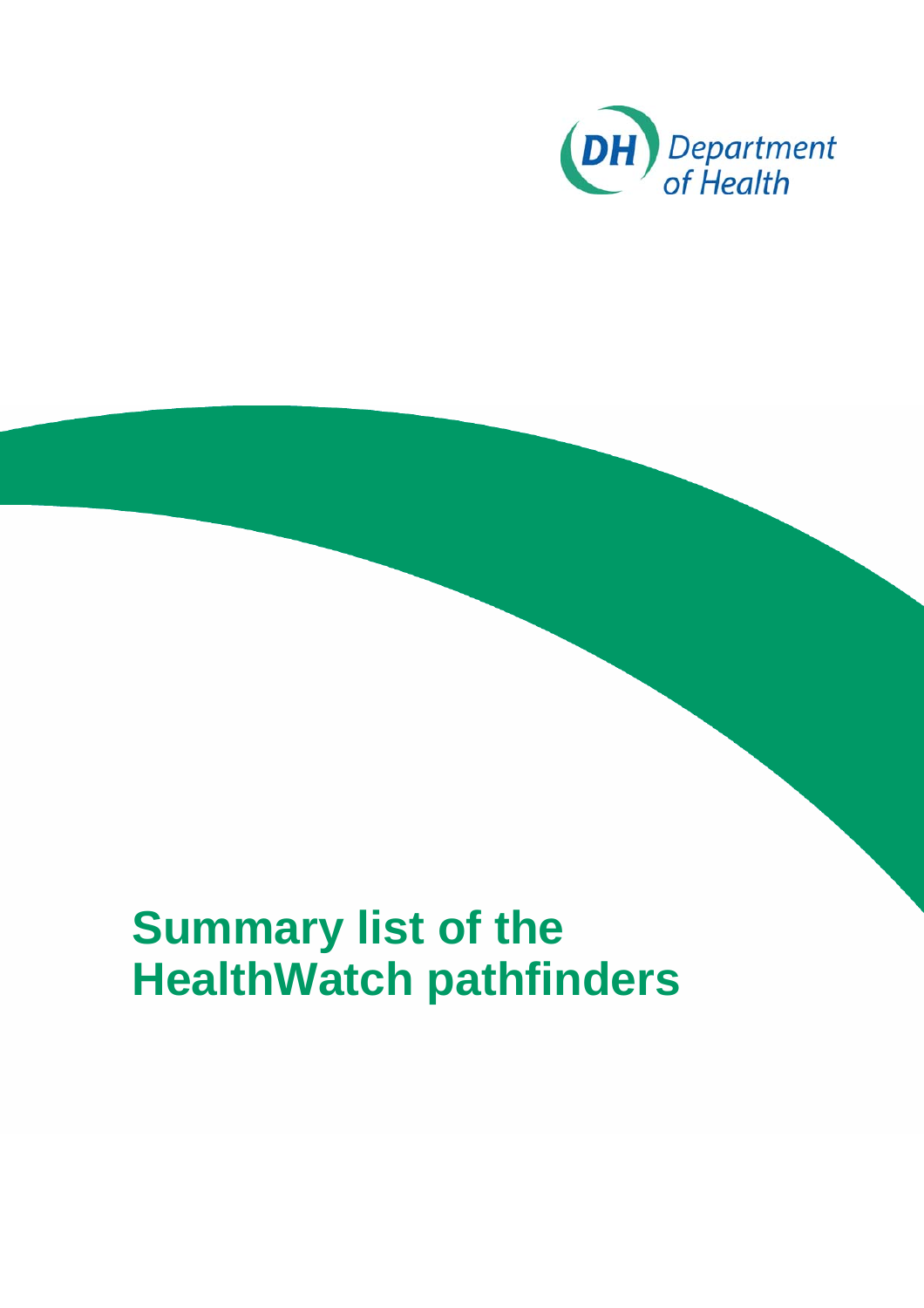| <b>Estates</b><br>HR / Workforce<br>Commissioning<br>IM & T<br>Management<br>Planning /<br>Finance<br>Clinical<br>Social Care / Partnership Working<br>For Information<br><b>Document Purpose</b><br><b>Gateway Reference</b><br>Title<br>Summary list of the HealthWatch pathfinders<br>Kasey Chan<br><b>Author</b><br>17 Oct 2011<br><b>Publication Date</b><br><b>Target Audience</b><br>Adult SSs, PCT Chairs, NHS Trust Board Chairs, GPs, Communications<br>and voluntary sector organisations<br><b>Circulation List</b><br>The document provides a summary list of the 75 HealthWatch pathfinders<br><b>Description</b><br>and which english region they are located in.<br><b>Cross Ref</b><br>Press notice of the HealthWatch pathfinders on 3 August<br><b>Superseded Docs</b><br>N/A<br><b>Action Required</b><br>N/A<br>N/A<br><b>Timing</b><br>Kasey Chan<br><b>Contact Details</b><br>HealthWatch policy team<br>80 London Road<br>London<br>SE1 6LH<br>0207 972 5771<br>http://healthandcare.dh.gov.uk/category/care/healthwatch-2/<br><b>For Recipient's Use</b> | DH INFORMATION READER BOX |                                                                                                                                                         |
|-----------------------------------------------------------------------------------------------------------------------------------------------------------------------------------------------------------------------------------------------------------------------------------------------------------------------------------------------------------------------------------------------------------------------------------------------------------------------------------------------------------------------------------------------------------------------------------------------------------------------------------------------------------------------------------------------------------------------------------------------------------------------------------------------------------------------------------------------------------------------------------------------------------------------------------------------------------------------------------------------------------------------------------------------------------------------------------|---------------------------|---------------------------------------------------------------------------------------------------------------------------------------------------------|
|                                                                                                                                                                                                                                                                                                                                                                                                                                                                                                                                                                                                                                                                                                                                                                                                                                                                                                                                                                                                                                                                                   | Policy                    |                                                                                                                                                         |
|                                                                                                                                                                                                                                                                                                                                                                                                                                                                                                                                                                                                                                                                                                                                                                                                                                                                                                                                                                                                                                                                                   |                           |                                                                                                                                                         |
|                                                                                                                                                                                                                                                                                                                                                                                                                                                                                                                                                                                                                                                                                                                                                                                                                                                                                                                                                                                                                                                                                   |                           |                                                                                                                                                         |
|                                                                                                                                                                                                                                                                                                                                                                                                                                                                                                                                                                                                                                                                                                                                                                                                                                                                                                                                                                                                                                                                                   |                           |                                                                                                                                                         |
|                                                                                                                                                                                                                                                                                                                                                                                                                                                                                                                                                                                                                                                                                                                                                                                                                                                                                                                                                                                                                                                                                   |                           |                                                                                                                                                         |
|                                                                                                                                                                                                                                                                                                                                                                                                                                                                                                                                                                                                                                                                                                                                                                                                                                                                                                                                                                                                                                                                                   |                           |                                                                                                                                                         |
|                                                                                                                                                                                                                                                                                                                                                                                                                                                                                                                                                                                                                                                                                                                                                                                                                                                                                                                                                                                                                                                                                   |                           |                                                                                                                                                         |
|                                                                                                                                                                                                                                                                                                                                                                                                                                                                                                                                                                                                                                                                                                                                                                                                                                                                                                                                                                                                                                                                                   |                           |                                                                                                                                                         |
|                                                                                                                                                                                                                                                                                                                                                                                                                                                                                                                                                                                                                                                                                                                                                                                                                                                                                                                                                                                                                                                                                   |                           |                                                                                                                                                         |
|                                                                                                                                                                                                                                                                                                                                                                                                                                                                                                                                                                                                                                                                                                                                                                                                                                                                                                                                                                                                                                                                                   |                           |                                                                                                                                                         |
|                                                                                                                                                                                                                                                                                                                                                                                                                                                                                                                                                                                                                                                                                                                                                                                                                                                                                                                                                                                                                                                                                   |                           | PCT CEs, NHS Trust CEs, Directors of PH, Local Authority CEs, Directors of<br>Leads, Directors of Children's SSs, Local Involvement Networks, community |
|                                                                                                                                                                                                                                                                                                                                                                                                                                                                                                                                                                                                                                                                                                                                                                                                                                                                                                                                                                                                                                                                                   |                           |                                                                                                                                                         |
|                                                                                                                                                                                                                                                                                                                                                                                                                                                                                                                                                                                                                                                                                                                                                                                                                                                                                                                                                                                                                                                                                   |                           | across the country. It sets out the focus of their work, who to contact about it,                                                                       |
|                                                                                                                                                                                                                                                                                                                                                                                                                                                                                                                                                                                                                                                                                                                                                                                                                                                                                                                                                                                                                                                                                   |                           |                                                                                                                                                         |
|                                                                                                                                                                                                                                                                                                                                                                                                                                                                                                                                                                                                                                                                                                                                                                                                                                                                                                                                                                                                                                                                                   |                           |                                                                                                                                                         |
|                                                                                                                                                                                                                                                                                                                                                                                                                                                                                                                                                                                                                                                                                                                                                                                                                                                                                                                                                                                                                                                                                   |                           |                                                                                                                                                         |
|                                                                                                                                                                                                                                                                                                                                                                                                                                                                                                                                                                                                                                                                                                                                                                                                                                                                                                                                                                                                                                                                                   |                           |                                                                                                                                                         |
|                                                                                                                                                                                                                                                                                                                                                                                                                                                                                                                                                                                                                                                                                                                                                                                                                                                                                                                                                                                                                                                                                   |                           |                                                                                                                                                         |
|                                                                                                                                                                                                                                                                                                                                                                                                                                                                                                                                                                                                                                                                                                                                                                                                                                                                                                                                                                                                                                                                                   |                           |                                                                                                                                                         |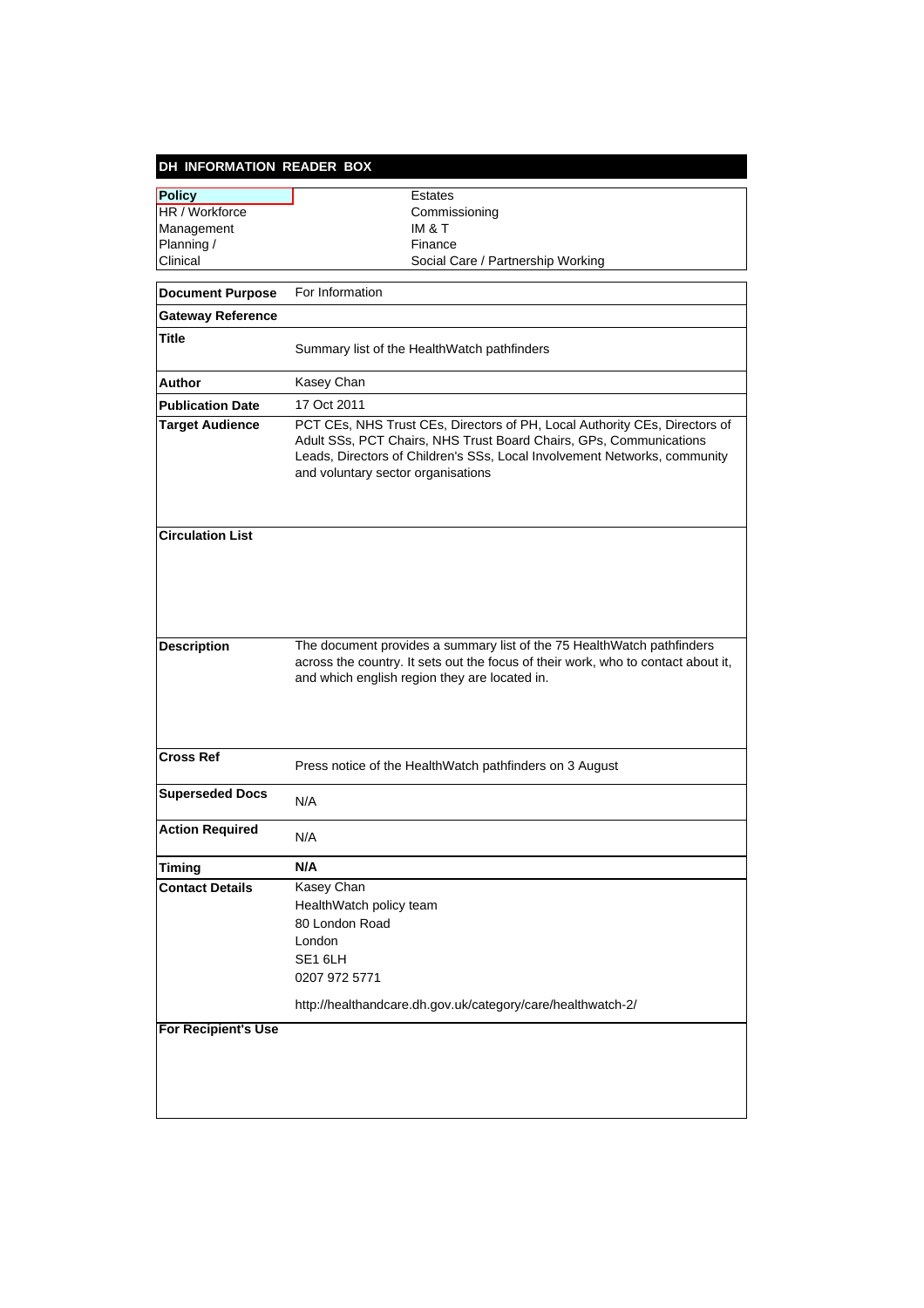## **The 75 HealthWatch pathfinders**

## **A summary of the details on the individual proposals with main contacts and english region**

| Pathfinder                             | Synopsis of the pathfinder                                                                                                                                                                                                                                                                                                                                                                                                                                       | Main contacts and english region                                                                                                      |
|----------------------------------------|------------------------------------------------------------------------------------------------------------------------------------------------------------------------------------------------------------------------------------------------------------------------------------------------------------------------------------------------------------------------------------------------------------------------------------------------------------------|---------------------------------------------------------------------------------------------------------------------------------------|
| <b>Barnsley</b>                        | Piloting a voluntary sector model that is currently operated by the LINk. A<br>HealthWatch pathfinder group will lead a programme of work to involve the local<br>community and other stakeholders to identify outcomes and inform the<br>development of the specification for Local HealthWatch. This pathfinder will focus<br>on strengthening relationships with the community and key agencies, and explore<br>the involvement of children and young people. | DebbieMarks@barnsley.gov.uk<br>Region: YORKSHIRE and the<br><b>HUMBER</b>                                                             |
| <b>Bath and North East</b><br>Somerset | Developing a HealthWatch House model, which explores the relationships with<br>the local health and wellbeing board, commissioner and providers, and the OSC.<br>This pathfinder will focus on how the public's involvement will inform service<br>development.                                                                                                                                                                                                  | Susan Bowen@BATHNES.GO<br><b>V.UK</b><br>Region: SOUTH WEST                                                                           |
| <b>Bedford</b>                         | Exploring a Community Interest Company model and developing effective<br>relationships with the wider voluntary and community sector. This pathfinder will<br>focus on how to reflect the collective voice of its diverse communities.                                                                                                                                                                                                                           | bedlink@googlemail.com (Laurie<br>Hurn) or<br>George.Hunt@bedford.gov.uk)<br>Region: EAST OF ENGLAND                                  |
| <b>Bexley</b>                          | Developing the partnerships between three LINks: Bexley, Bromley and<br>Greenwich to enhance cross-borough working. This pathfinder will focus on<br>strengthening collaborative working and pooling resources.                                                                                                                                                                                                                                                  | Anne.Hinds@shaw-trust.org.uk<br>sunshinevalley201@talktalk.net<br>(Sandra Wakeford)<br>Shanie.Dengate@bexley.gov.uk<br>Region: LONDON |
| <b>Blackburn with Darwen</b>           | Exploring how to integrate PALS (information function of Local HealthWatch),<br>NHS complaints advocacy and the LINk to provide a cohesive and seamless<br>service. This pathfinder will focus on the transitional issues relating to governance<br>and intellectual property, whilst maintaining continuity in service quality for local                                                                                                                        | Kenneth.Barnsley@blackburn.go<br><u>v.uk</u>                                                                                          |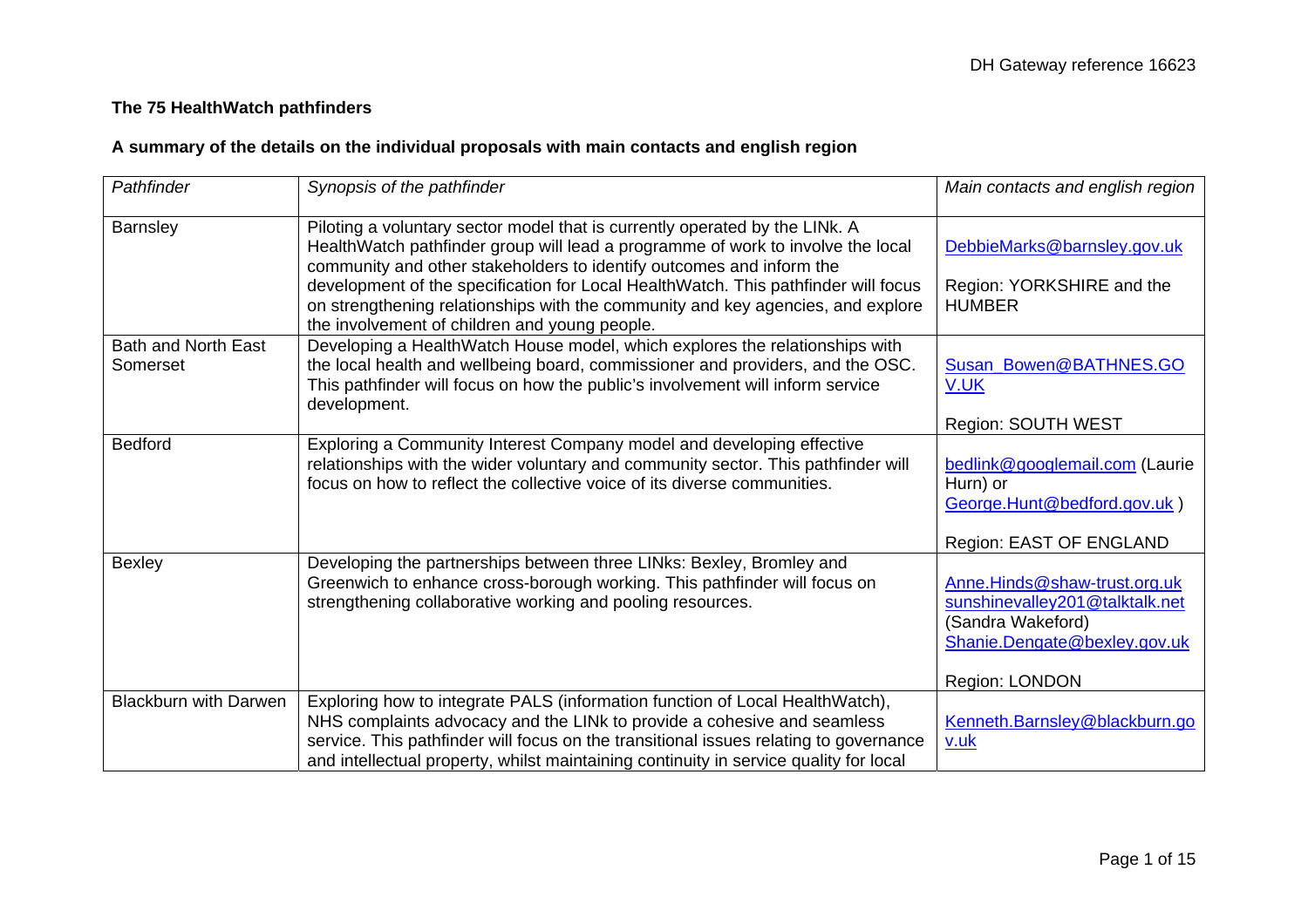|                             | people.                                                                                                                                                                                                                                                                                                                                                                                                                                                                                                                                                                   | Region: NORTH WEST                                                                                                            |
|-----------------------------|---------------------------------------------------------------------------------------------------------------------------------------------------------------------------------------------------------------------------------------------------------------------------------------------------------------------------------------------------------------------------------------------------------------------------------------------------------------------------------------------------------------------------------------------------------------------------|-------------------------------------------------------------------------------------------------------------------------------|
| Blackpool                   | Testing developments of Local HealthWatch in real time by targeting a local,<br>deprived community to examine how reaching out to extract community issues<br>and providing information can increase access to services, and building on the<br>LINk's strong reputation for engagement. This pathfinder will focus on information<br>and involving disadvantaged communities.                                                                                                                                                                                            | Seonaid.elliott@blackpool.gov.u<br>$\mathsf k$<br>Region: NORTH WEST                                                          |
| <b>Bradford</b>             | Strengthening the patient and public voice by building better partnerships<br>between the GPs, health and social care commissioners, providers and advocacy<br>services. This pathfinder will focus on effective ways of engaging and involving<br>people in service planning and development, and understanding choice.                                                                                                                                                                                                                                                  | nick.farrar@bradford.gov.uk<br>dave.ross@bradford.nhs.uk<br>Caroline@kivca.org.uk<br>Region: YORKSHIRE & THE<br><b>HUMBER</b> |
| Cambridgeshire              | Exploring new ways to develop comprehensive community engagement, building<br>awareness amongst clinical commissioning groups in how Local HealthWatch can<br>help them to jointly engage with the community, and the transition of advice<br>services. This pathfinder will focus on improving the LINk's engagement with<br>communities, the voluntary sector and GP consortia, in order to improve patient<br>and service users' experiences of health and social care and enable their voices<br>to be heard in discussions on proposed changes to service provision. | geoff.hinkins@cambridgeshire.g<br>$ov.uk$ )<br>Region: EAST OF ENGLAND                                                        |
| <b>Central Bedfordshire</b> | Develop partnerships with the voluntary and community sector to make best use<br>of community resources and support the role of Local HealthWatch to be<br>recognised and influential in the community. This pathfinder will focus on<br>strengthening partnerships to enable Local HealthWatch to become the expert<br>information broker for health and social care.                                                                                                                                                                                                    | Charlotte.Bonser@valuton.org.u<br>james.robinson-<br>morley@centralbedfordshire.gov<br><u>.uk</u><br>Region: EAST OF ENGLAND  |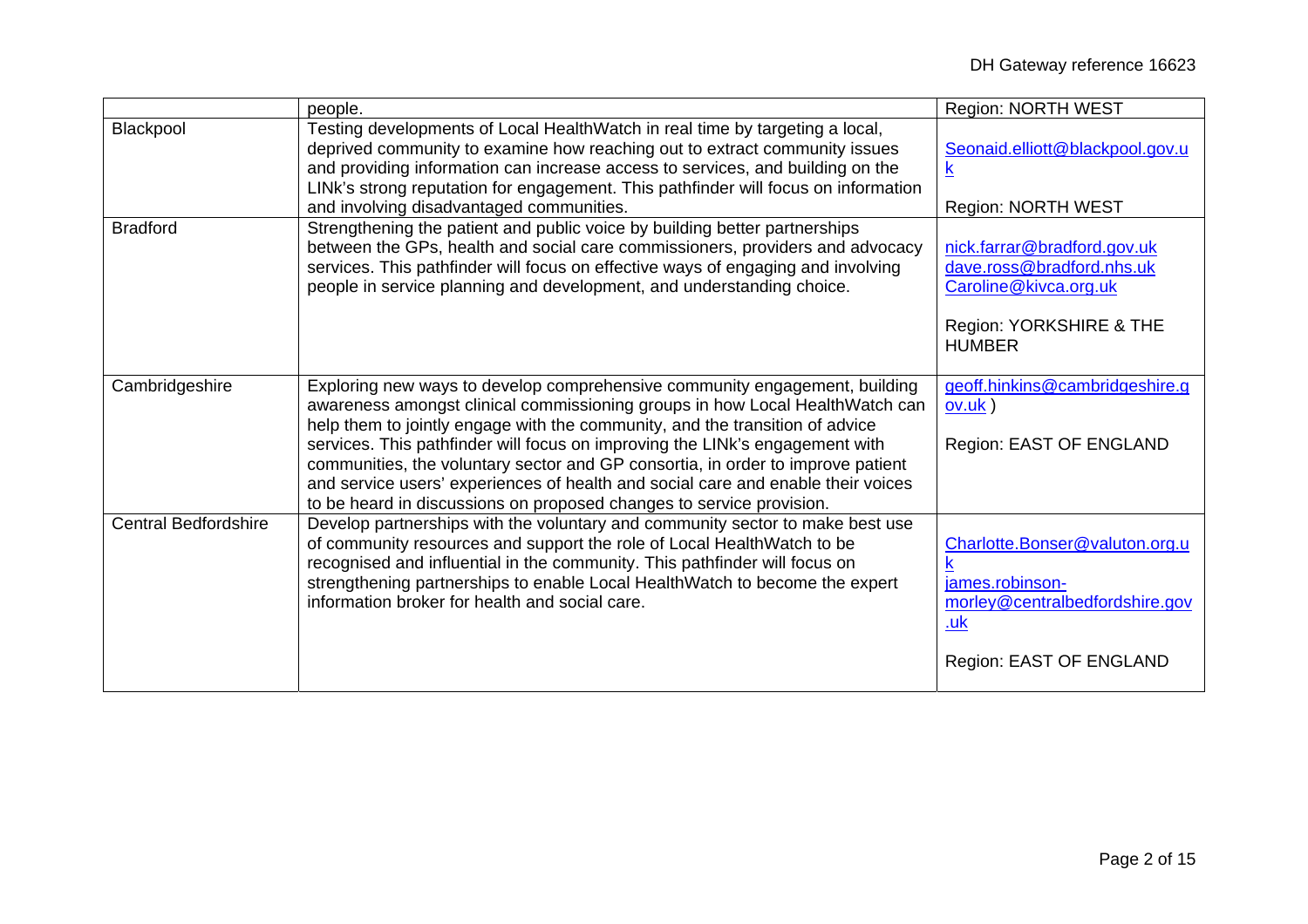| <b>Cheshire East</b> | Exploring engagement with the local community through existing and developing<br>communication channels relating to social care and health information, which will<br>also include using social networking to reach out to rural communities. This<br>pathfinder will focus on improving access to information and engaging local<br>people in rural locations. | Jill.Greenwood@cheshireeast.g<br>ov.uk or<br>Rob.Walker@cheshireeast.gov.u<br><u>k</u> |
|----------------------|-----------------------------------------------------------------------------------------------------------------------------------------------------------------------------------------------------------------------------------------------------------------------------------------------------------------------------------------------------------------|----------------------------------------------------------------------------------------|
| City of London       | Developing a complementary and signposting service that provides information to                                                                                                                                                                                                                                                                                 | Region: NORTH WEST                                                                     |
|                      | help people to exercise choice, starting with a mapping exercise of existing                                                                                                                                                                                                                                                                                    | jmulelly@vawcvs.org                                                                    |
|                      | providers of advice services. This pathfinder will focus on improving access to<br>information and identifying the gap in provision for Local HealthWatch advice<br>services, particularly in dealing with commuter health.                                                                                                                                     | link@citycomm.org.uk                                                                   |
|                      |                                                                                                                                                                                                                                                                                                                                                                 | Region: LONDON                                                                         |
| Cornwall             | Developing a joined-up and holistic approach to engagement and consultation<br>building on existing infrastructures such as the community network areas to<br>enable Cornwall's community to reflect health and social care issues. This                                                                                                                        | ldavey@cornwall.gov.uk                                                                 |
|                      | pathfinder will focus on testing the patient experience in accessing proposed<br>Local Health Watch functions as part of Cornwall's new integrated health and<br>social care hub model, which will bring health and social care services together.                                                                                                              | Region: SOUTH WEST                                                                     |
| <b>Coventry City</b> | Exploring the role Local HealthWatch will have to provide the effective voice on<br>the local health and wellbeing board and how it will support clinical commissioning<br>groups in their duty to involve patients and the public. This pathfinder will focus on                                                                                               | Simon.Brake@coventry.gov.uk                                                            |
|                      | building and strengthening the influential role of the LINk and a smooth transition<br>to HealthWatch.                                                                                                                                                                                                                                                          | Region: WEST MIDLANDS                                                                  |
| Croydon              | Building on their innovative engagement and involvement strategy to enable local<br>people to participate through their asset based community development approach<br>and strengthening their engagement with young adults and children. This                                                                                                                   | David.Freeman@croydon.gov.uk                                                           |
|                      | pathfinder will focus on strengthening the emerging model that delivers a range of<br>participatory techniques enabling local people to have a voice including as health<br>champions in matters relating to health and social care in Croydon.                                                                                                                 | Region: LONDON                                                                         |
| Cumbria              | Exploring the consumer champion role of Local HealthWatch in how it will provide                                                                                                                                                                                                                                                                                |                                                                                        |
|                      | advice and information to enable people to make choices about health and social                                                                                                                                                                                                                                                                                 | georgina.ternent@cumbriacc.go                                                          |
|                      | care. It will also develop a mechanism of local engagement to embed patient and<br>public views in the commissioning cycle. This pathfinder will focus on developing                                                                                                                                                                                            | v.uk<br>sue.stevenson@cumbria.gov.uk                                                   |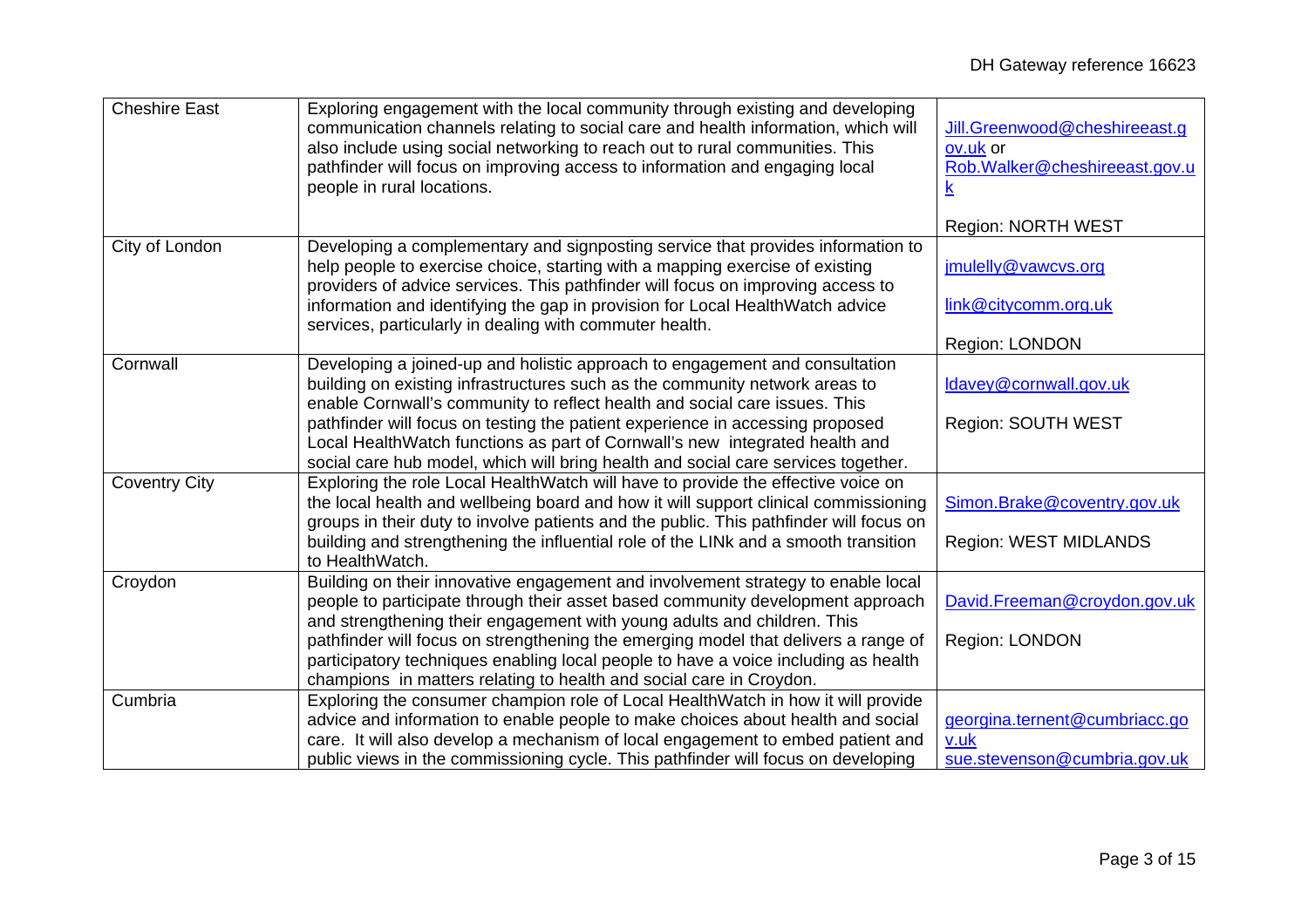|                    | a minimum service standard for Local HealthWatch and examine how health                                                                                               |                                 |
|--------------------|-----------------------------------------------------------------------------------------------------------------------------------------------------------------------|---------------------------------|
|                    | champions and public awareness can trigger LINk/Local HealthWatch activities.                                                                                         | <b>Region: NORTH WEST</b>       |
| Derby City         | Exploring how Local HealthWatch can involve people aged 50 to 65 not suffering                                                                                        |                                 |
|                    | from dementia together with patients with dementia and their carers in service                                                                                        | Perveez.Sadiq@derby.gov.uk      |
|                    | design across a pathway, collect qualitative and quantitative information, interpret                                                                                  |                                 |
|                    | it, develop an action plan and recommendations and influence their                                                                                                    | Region: EAST MIDLANDS           |
|                    | implementation. This pathfinder will focus on how effectively Local HealthWatch                                                                                       |                                 |
|                    | can influence commissioning spanning the whole patient pathway to shape                                                                                               |                                 |
|                    | service delivery including how it can present findings in a compelling manner to                                                                                      |                                 |
|                    | multi-agency decision makers.                                                                                                                                         |                                 |
| Devon              | Exploring alignment of existing provision of activities by the current user led                                                                                       |                                 |
|                    | organisations that carry out engagement and consultation activity. This pathfinder                                                                                    | paul.giblin@devon.gov.uk        |
|                    | will focus on identifying how the new functions for Local HealthWatch will be                                                                                         |                                 |
|                    | delivered.                                                                                                                                                            | Region: SOUTH WEST              |
| Doncaster          | Building on the wide range of engagement pathways to engage local people to                                                                                           |                                 |
|                    | voice their opinions on changes to health and social care provision and                                                                                               | Joan.Beck@doncaster.gov.uk      |
|                    | developing the existing cross boundary work with NHS partners. This pathfinder                                                                                        | john.leask@doncaster.gov.uk     |
|                    | will focus on ensuring that relevant intelligence and information is shared and                                                                                       |                                 |
|                    | testing operational models for the provision of advocacy services to support                                                                                          | Region: YORKSHIRE & THE         |
|                    | patient choice.                                                                                                                                                       | <b>HUMBER</b>                   |
| <b>East Sussex</b> | Testing and developing the functions for Local HealthWatch include the                                                                                                |                                 |
|                    | involvement and enabling of people in the monitoring, commissioning, provision                                                                                        | Paul.Rideout@eastsussex.gov.u   |
|                    | and scrutiny of local care services; and providing advice and information about<br>access to and choice in local care service. This pathfinder will focus on engaging | $\mathbf{k}$                    |
|                    | the voluntary care sector and partnerships to inform potential models for each of                                                                                     | Region: SOUTH EAST              |
|                    | the functions and the mechanism to establish Local HealthWatch as a body                                                                                              |                                 |
|                    | corporate.                                                                                                                                                            |                                 |
| Enfield            | Exploring how Local Healthwatch can be effective in increasing mutual                                                                                                 |                                 |
|                    | understanding and enabling shared decision-making for the purpose of joining up                                                                                       | Mekonnen.Gutta@enfield.gov.uk   |
|                    | health and social care for the benefit of local people i.e. patient/service user                                                                                      | enfieldlink@cidagroup.org (John |
|                    | pathways. This pathfinder will focus on testing the structure and skills required for                                                                                 | Lynch)                          |
|                    | Local HealthWatch to be effective.                                                                                                                                    |                                 |
|                    |                                                                                                                                                                       | Region: LONDON                  |
| <b>Essex</b>       | Establishing a core membership that represents the county's population                                                                                                |                                 |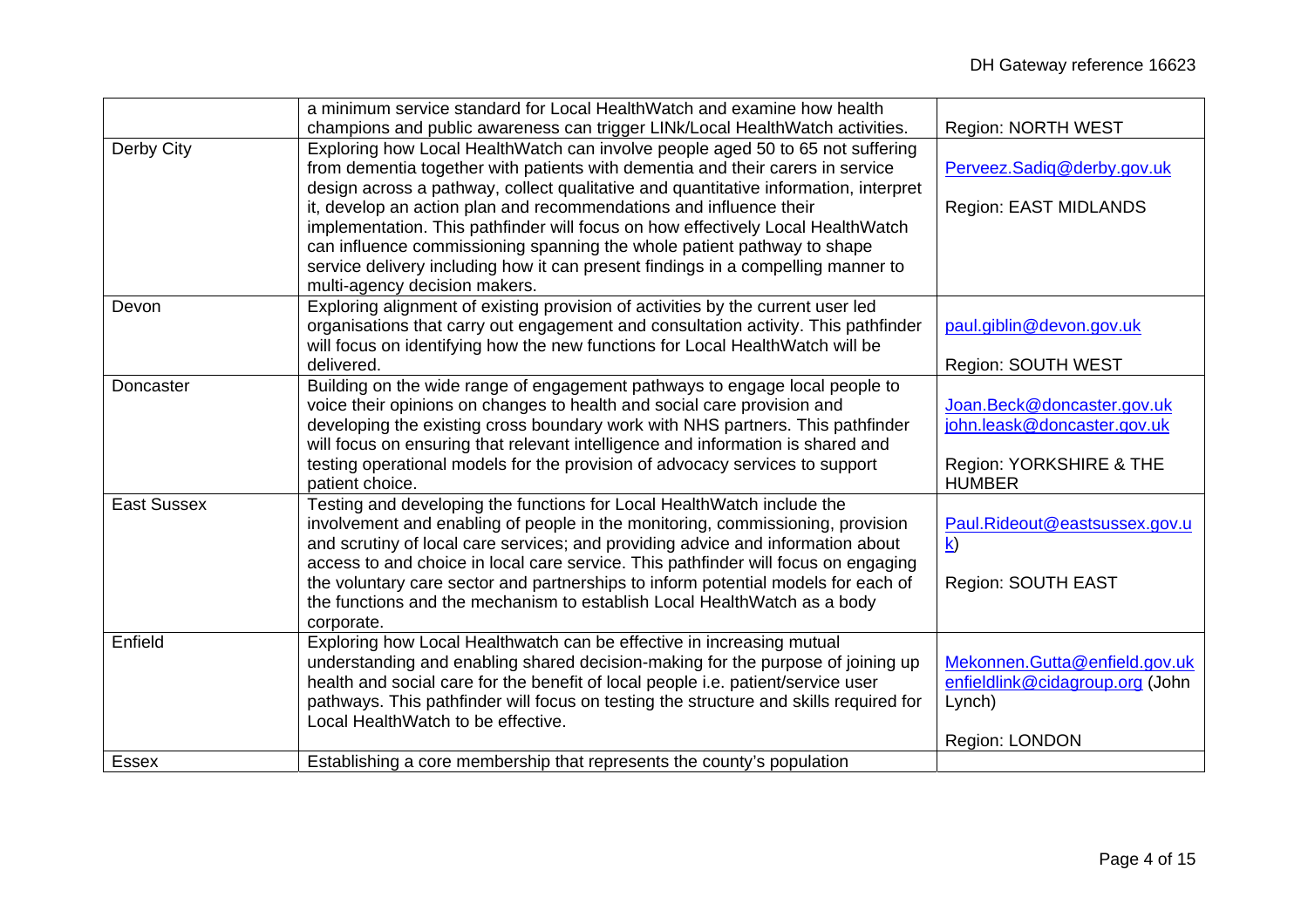|                 | demographically, has the skills to govern Local HealthWatch well and reaches out                                                                                                                                                                                                                                                                  | Duncan.Wood@essex.gov.uk                                 |
|-----------------|---------------------------------------------------------------------------------------------------------------------------------------------------------------------------------------------------------------------------------------------------------------------------------------------------------------------------------------------------|----------------------------------------------------------|
|                 | to voluntary and community groups so that a wide reange of people know what<br>HealthWatch can do for them and how they can help it. This pathfinder will focus<br>on developing stronger and systematic relationships with commissioners, so that                                                                                                | Region: EAST OF ENGLAND                                  |
|                 | its work has a demonstrable impact on improving outcomes, and promoting<br>integrated advice and information services across health and social care.                                                                                                                                                                                              |                                                          |
| Gateshead       | Building on a community development approach to engagement and relationships<br>with the voluntary and community sector, this will empower people and their<br>communities to have effective relationships with public bodies. This pathfinder will<br>focus on establishing a two-way relationship of sharing information between the            | AndiParker@Gateshead.Gov.UK<br><b>Region: NORTH EAST</b> |
|                 | Local HealthWatch and GatNet i.e. clinical commissioning groups.                                                                                                                                                                                                                                                                                  |                                                          |
| Gloucestershire | Developing a communication pathways and relationships protocol that will enable<br>Local HealthWatch to play its influencing role on the Health and Wellbeing Board.<br>This pathfinder will focus on how Local HealthWatch can work collaboratively with<br>community based member and voluntary organisations in order that they can            | Fiona.JONES@gloucestershire.<br>gov.uk                   |
|                 | contribute to the evidence and intelligence that will inform local health and<br>wellbeing arrangements.                                                                                                                                                                                                                                          | Region: SOUTH WEST                                       |
| Hartlepool      | Creating a model to instil a culture of active responsibility where everyone,<br>including local HealthWatch, is empowered to ask, challenge and intervene to<br>help ensure that resources are used effectively to deliver better health and social                                                                                              | Leigh.Keeble@hartlepool.gov.uk                           |
|                 | care. This pathfinder will focus on building relationships with new bodies such as<br>the GP commissioning consortia and the Local Authority Health and Wellbeing<br>Board, where Local HealthWatch has a key role in providing the evidence about<br>what local people need and want.                                                            | <b>Region: NORTH EAST</b>                                |
| Herefordshire   | Developing a Local HealthWatch operating model that utilises the existing back<br>office services to test independence and provides a clear and simple 'way in' for<br>the local people e.g. building on existing one stop shops and customer contact<br>centre. It will also build on existing advocacy services to test out access to           | Euan.McPherson@herefordpct.n<br>hs.uk                    |
|                 | complaints advocacy. This pathfinder will focus on the challenges posed by<br>rurality and the provision of information to support choice and the model will be<br>able to support a number of options for provision e.g. a Community Interest<br>Company, a social enterprise, a partnership arrangement or direct local authority<br>provision. | <b>Region: WEST MIDLANDS</b>                             |
| Hertfordshire   | Exploring ways of deepening engagement with the public to encourage all                                                                                                                                                                                                                                                                           |                                                          |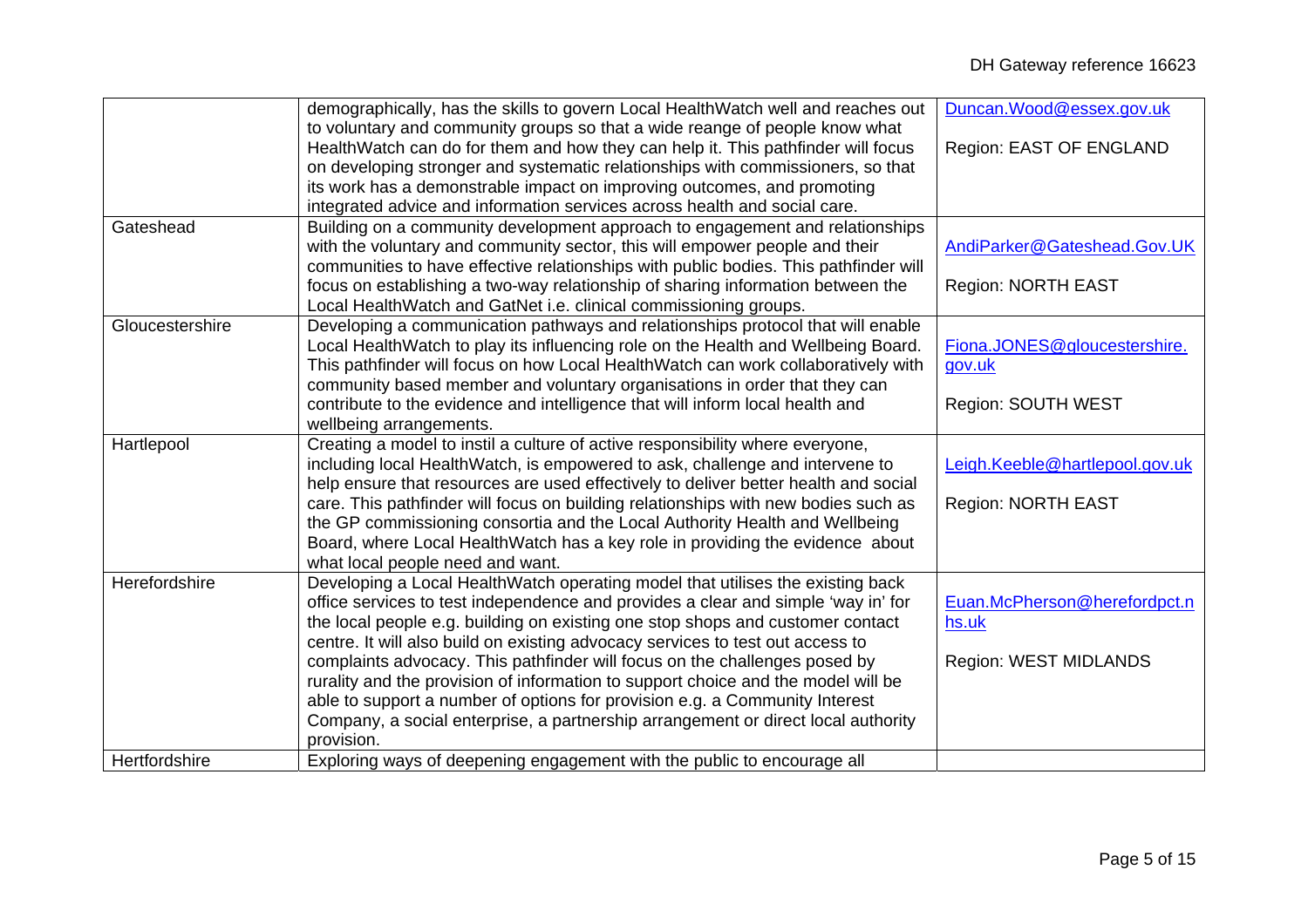|                      | voluntary organisations to join Hertfordshire LINk/HealthWatch, this will provide a   | tim.anfilogoff@hertscc.gov.uk |
|----------------------|---------------------------------------------------------------------------------------|-------------------------------|
|                      | central point for the collection of public feedback on health and social care issues. |                               |
|                      | This pathfinder will focus on a partnership with PohWer and other partners to         | Region: EAST OF ENGLAND       |
|                      | share trend data to improve wider use of patient feedback and developing the          |                               |
|                      | complementary signposting services for patient choices in health and social care.     |                               |
| Isles of Scilly      | Building on the LINk and its understanding of the community to strengthen the         |                               |
|                      | Local HealthWatch to influence the joint commissioning decisions that are made        | AHick@scilly.gov.uk           |
|                      | with Cornwall. This pathfinder will focus on the rurality of its location for Local   |                               |
|                      | HealthWatch, how to commission services and develop capacity locally.                 | Region: SOUTH WEST            |
| Kent                 | Exploring how to build a cohesive relationship between the Local HealthWatch          |                               |
|                      | and patient participation groups, this will enable local people to participate more   | Tish.Gailey@kent.gov.uk       |
|                      | effective to influence health and social care services. This pathfinder will focus on |                               |
|                      | developing effective ways that the public can provide input to health and social      | Region: SOUTH EAST            |
|                      | care commissioning and provision decisions.                                           |                               |
| Kensington & Chelsea | Exploring further ways to shift the remit of engagement mechanisms from               |                               |
| and Hammersmith &    | involvement and participation to influence in commissioning for Local                 | Stephen.Morgan@rbkc.gov.uk    |
| Fulham               | HealthWatch and build on cross borough working arrangements. This pathfinder          |                               |
|                      | will focus on testing the boundaries and potential overlaps in the governance,        | Region: LONDON                |
|                      | accountability and engagement for Local HealthWatch whilst retaining the              |                               |
|                      | required local presence in the two boroughs.                                          |                               |
| Kingston upon Thames | Exploring the option of how Local HealthWatch will lead an advocacy consortium        |                               |
|                      | and building on the Kingston-i, which is a comprehensive information service, and     | andrew.bessant@rbk.kingston.g |
|                      | partnerships with the voluntary and community organisations. This pathfinder will     | ov.uk                         |
|                      | focus on developing the advocacy and signposting services for Local                   |                               |
|                      | HealthWatch.                                                                          | Region: LONDON                |
| Lambeth              | Testing the Local HealthWatch role by developing meaningful engagement and a          |                               |
|                      | collective voice and in working with the health and wellbeing board early adopter     | VDinsmore@lambeth.gov.uk      |
|                      | and with the GP Clinical Commissioning Groups. This pathfinder will focus on how      |                               |
|                      | Local HealthWatch can bring evidence of local need to help shape the planning         | Region: LONDON                |
|                      | and commissioning of health and social care services.                                 |                               |
| Leeds                | Developing the models of involvement to help local people get involved and            |                               |
|                      | establishing the systems and processes for converting data into customer              | Janet.Somers@leeds.gov.uk     |
|                      | intelligence and robust involvement outcomes. This pathfinder will focus on a         |                               |
|                      | whole systems approach to how a Local HealthWatch will get the information,           | Region: YORKSHIRE & THE       |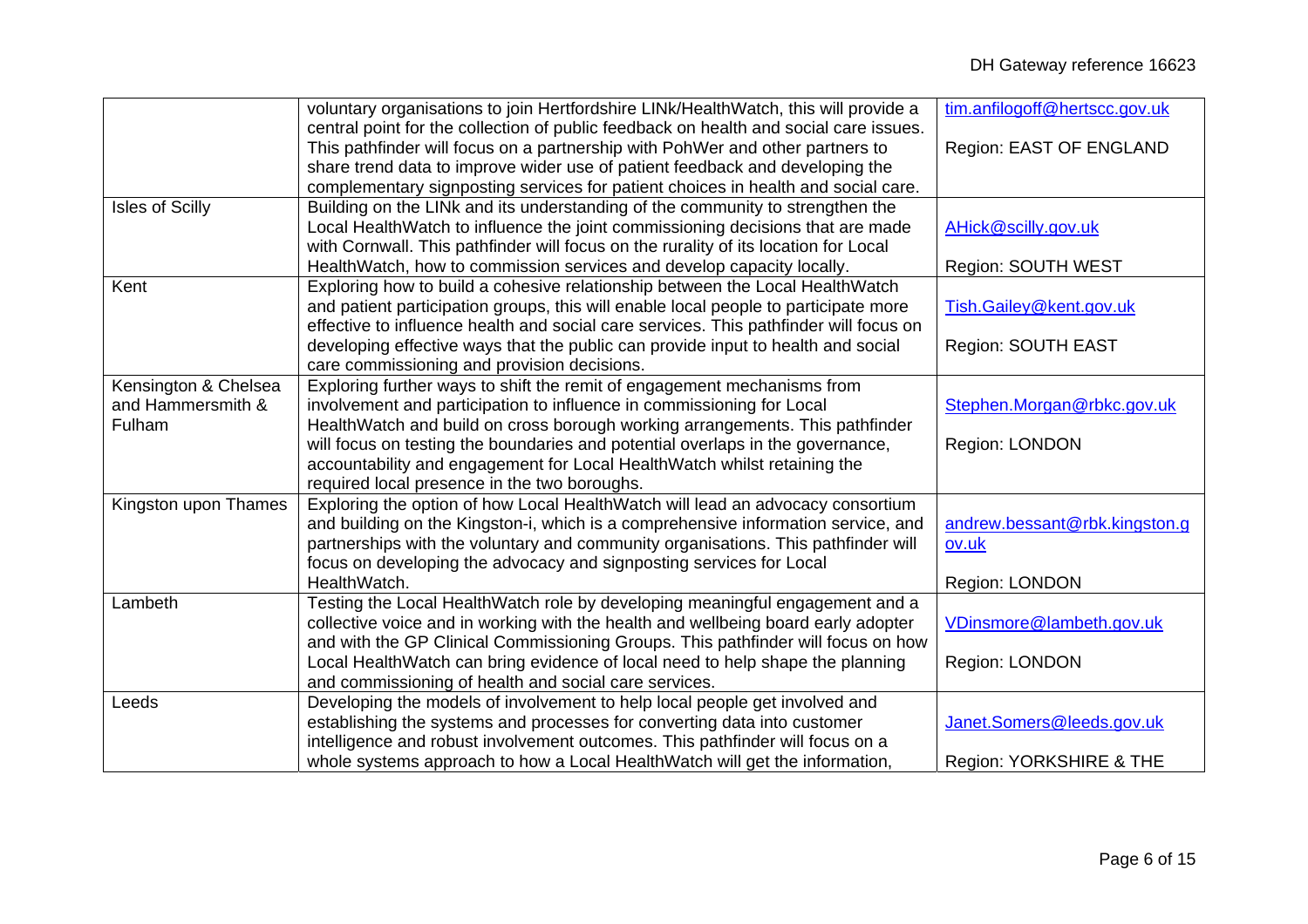|                       | present it to influence commissioning decisions, and then ensure feedback to                                                                                       | <b>HUMBER</b>                   |
|-----------------------|--------------------------------------------------------------------------------------------------------------------------------------------------------------------|---------------------------------|
|                       | local people on the result of the information flow.                                                                                                                |                                 |
| Leicester City        | Exploring how Local HealthWatch can work at the local and strategic level by                                                                                       |                                 |
|                       | testing how it will provide advice and advocacy services, have meaningful                                                                                          | Nicola.Hobbs@leicester.gov.uk   |
|                       | representation on the local health and wellbeing board to strengthen the collective                                                                                |                                 |
|                       | voice. This pathfinder will focus on the operational and accountability                                                                                            | Region: EAST MIDLANDS           |
|                       | arrangements for a Local HealthWatch.                                                                                                                              |                                 |
| Leicestershire        | Developing the signposting role of Local HealthWatch e.g. in supporting local care                                                                                 |                                 |
|                       | services and promoting choice ensuring that comprehensive information is                                                                                           | John.Sinnott@leics.gov.uk       |
|                       | accessible to all. This pathfinder will focus on engaging hard to reach and seldom                                                                                 | cheryl.davenport@lcr.nhs.uk     |
|                       | heard groups including children and young people and the organisational                                                                                            |                                 |
|                       | transformation of the LINk.                                                                                                                                        | Region: EAST MIDLANDS           |
| Lewisham              | Building on the LINk bespoke database, which holds information on 2,000 local                                                                                      |                                 |
|                       | health and social care organisations, to extract trends from community                                                                                             | Edward.Knowles@lewisham.gov     |
|                       | engagement including data on patient experience in GP practices. This pathfinder                                                                                   | <u>.uk</u>                      |
|                       | will focus on the influential role of Local HealthWatch on the clinical                                                                                            |                                 |
|                       | commissioning groups and the local health and wellbeing board, and how the                                                                                         | Region: LONDON                  |
|                       | information role will be delivered in partnership with other information providers.                                                                                |                                 |
| Lincolnshire          | Developing up to seven local HealthWatch Focus groups in each clinical                                                                                             |                                 |
|                       | commissioning group area to address the different priorities in different areas of                                                                                 | HWB@lincolnshire.gov.uk         |
|                       | the large and rural county to give local people greater ownership over local                                                                                       |                                 |
|                       | services, from which members will be elected to be more representative of their<br>geographical localities on the management committee. This pathfinder will focus | <b>Region: EAST MIDLANDS</b>    |
|                       | on how Local HealthWatch will be a conduit to enable groups and individuals to                                                                                     |                                 |
|                       | join together and communicate more effectively with commissioners and                                                                                              |                                 |
|                       | providers.                                                                                                                                                         |                                 |
| <b>Liverpool City</b> | Exploring the role of Local HealthWatch in undertaking evidence based quality                                                                                      |                                 |
|                       | engagement and consultation with its local people, making use of resource within                                                                                   | liverpoolcares@liverpool.gov.uk |
|                       | the PCT and Council to support more activities in this area. This includes the                                                                                     |                                 |
|                       | future configuration of the signposting role. This pathfinder will focus on how Local                                                                              | <b>Region: NORTH WEST</b>       |
|                       | HealthWatch will be representative and support the importance of public and                                                                                        |                                 |
|                       | patient engagement to establish the standard against which strategy and                                                                                            |                                 |
|                       | commissioning decisions will be made.                                                                                                                              |                                 |
| Newham                | Building on the existing Communities Leading for Health project to test the new                                                                                    |                                 |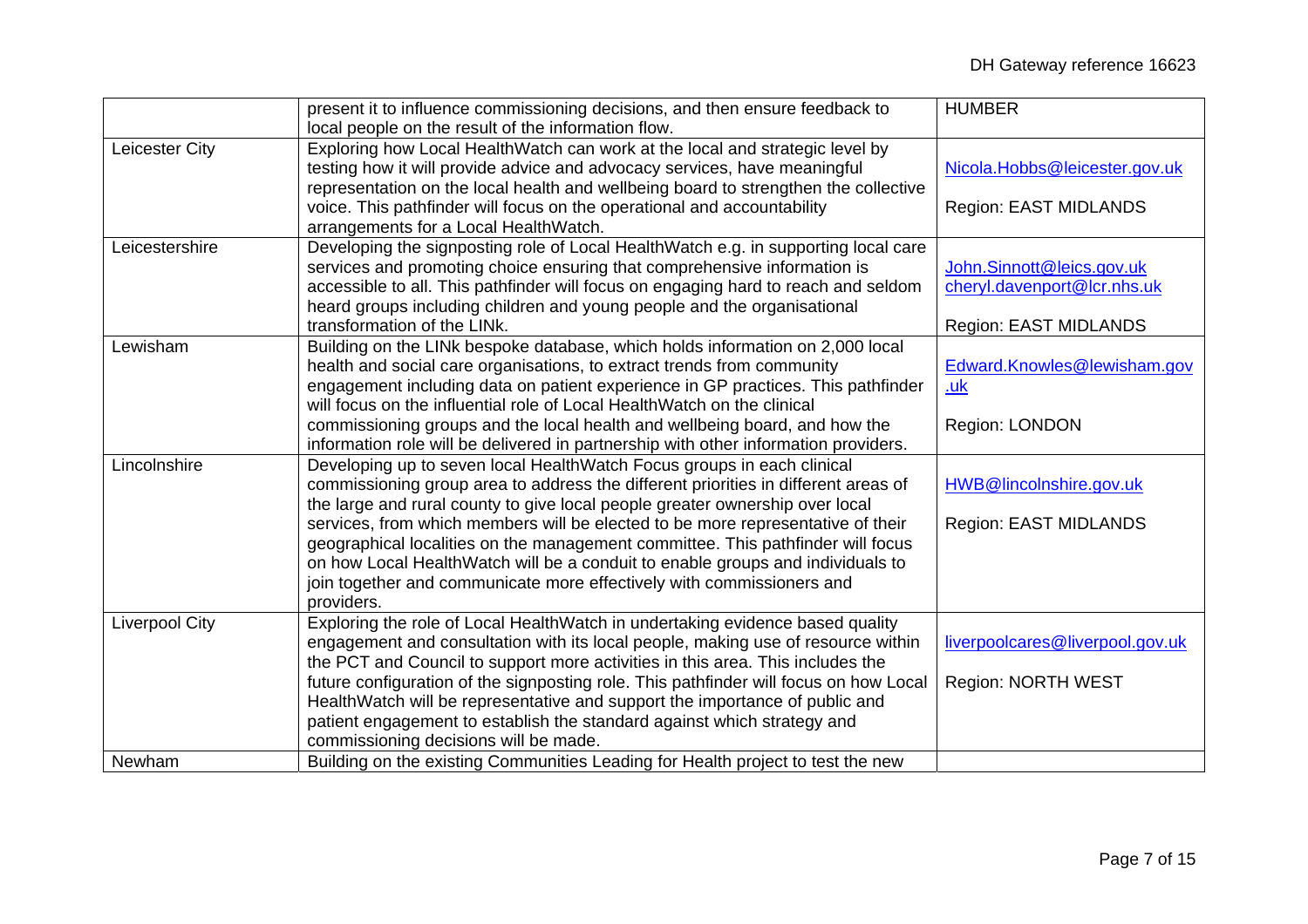|                         | relationships e.g. through the JSNA for Local HealthWatch with the local clinical<br>commissioning group pathfinder and health and wellbeing board. This pathfinder<br>will focus on how collaborative working with the community and voluntary<br>organisations and equipping patients and the public to participate and engage<br>could help to support the emerging role of Local HealthWatch.                                                                                                                                                                                                                                                                                                                                   | Grainne.Siggins@newham.gov.u<br>Patrick.Hall@newham.gov.uk<br>Region: LONDON                                                |
|-------------------------|-------------------------------------------------------------------------------------------------------------------------------------------------------------------------------------------------------------------------------------------------------------------------------------------------------------------------------------------------------------------------------------------------------------------------------------------------------------------------------------------------------------------------------------------------------------------------------------------------------------------------------------------------------------------------------------------------------------------------------------|-----------------------------------------------------------------------------------------------------------------------------|
| Norfolk                 | Developing a partnership model for Local HealthWatch that includes diverse<br>constituencies of interest, thus giving the organisation access to a broad range of<br>knowledge and experience and the ability to make appropriate use of wide-<br>ranging networks of people who use services. This pathfinder will develop<br>mechanisms to ensure that service users and carers are involved in designing,<br>commissioning and improving social care services across the full range of<br>commissioners and providers. It will ensure the capacity of Local HealthWatch to<br>support individuals to access information about health and social care by<br>exploring partnerships with national, regional and local initiatives. | maureen.orr@norfolk.gov.uk<br>Region: EAST OF ENGLAND                                                                       |
| North East Lincolnshire | Testing the efficiency and effectiveness of Local HealthWatch to identify best<br>practice on the local health and wellbeing board and derive comparisons with<br>other boundary local authorities. This pathfinder will focus on the role of Local<br>HealthWatch to signpost and support individuals through their navigation of the<br>NHS and choice, and develop protocols for working across boundaries of the<br>Humber Cluster.                                                                                                                                                                                                                                                                                             | caroline.bexley@nelincs.gov.uk<br>beverley.compton@nelincs.gov.<br>uk<br>Region: YORKSHIRE & THE<br><b>HUMBER</b>           |
| North Lincolnshire      | Developing a 360 degree feedback that will enable a Local HealthWatch to gather<br>local information to extract data on representative membership and how effective<br>signposting has been for local people making choices. This pathfinder will focus<br>on the role of Local HealthWatch to influence commissioning decisions using local<br>intelligence from communities to inform the different needs of localities.                                                                                                                                                                                                                                                                                                          | John.Brooman@northlincs.gov.u<br>ruth.farningham@vanl.org.uk<br>Ruth Farningham<br>Region: YORKSHIRE & THE<br><b>HUMBER</b> |
| Northamptonshire        | Developing the role of Local HealthWatch to gather feedback from individuals and<br>communities on health and social care services enabling the collection and use of<br>information to help individuals and communities to inform decision making on<br>services through the JSNA and health and wellbeing boards local and county<br>boards. This pathfinder will focus on developing a shared plan for involvement to                                                                                                                                                                                                                                                                                                            | david-ward@northamptonshire-<br>link.org.uk<br><b>Region: EAST MIDLANDS</b>                                                 |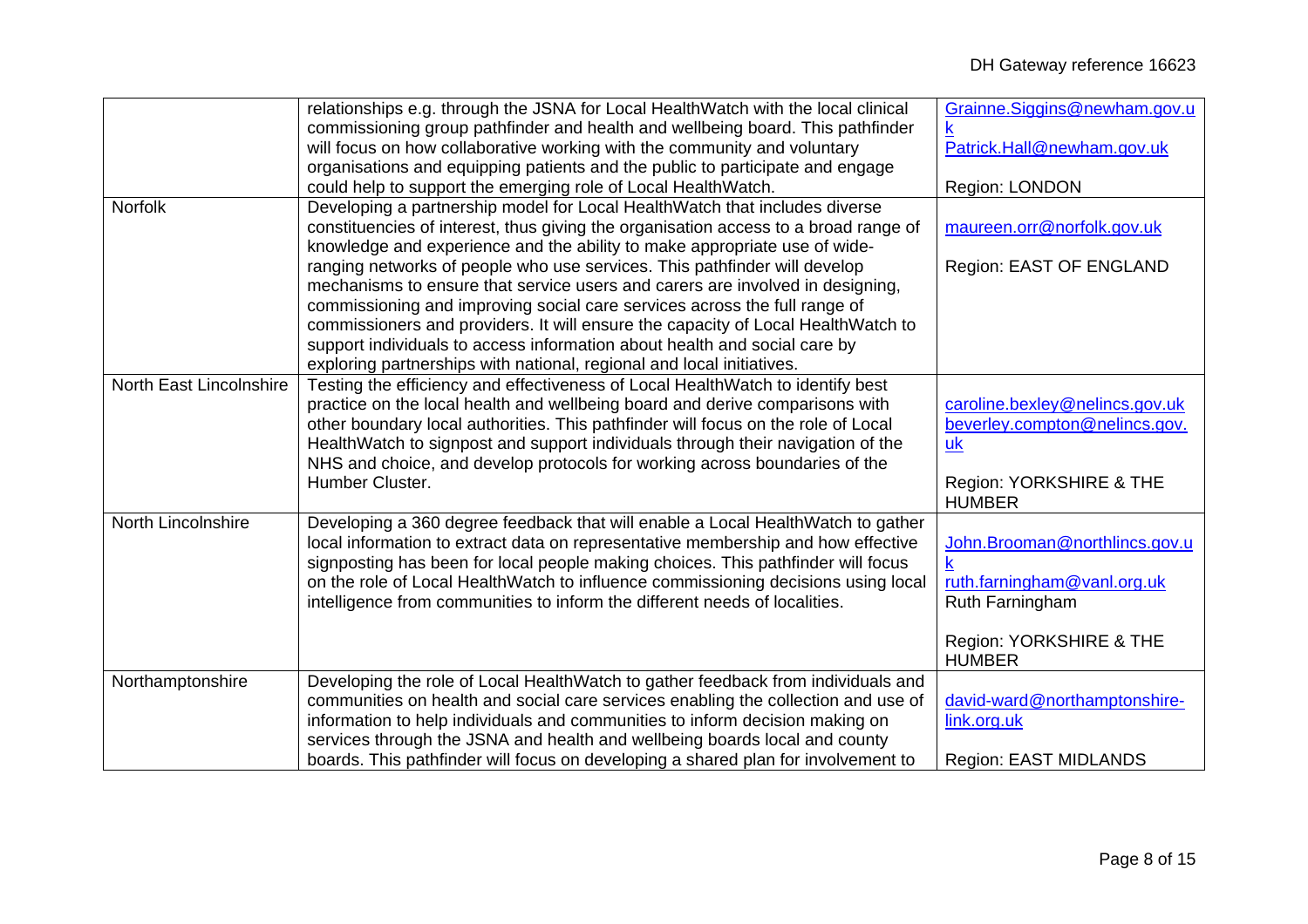|                | maximise the use of resources through a common engagement strategy across<br>statutory and community organisations supporting GP practices in developing |                                 |
|----------------|----------------------------------------------------------------------------------------------------------------------------------------------------------|---------------------------------|
|                | their patient groups. Also, on developing a proposal for the provision of the new                                                                        |                                 |
|                | information and signposting function for Local HealthWatch, how this would work                                                                          |                                 |
|                | in the context of complaints and advocacy.                                                                                                               |                                 |
| Northumberland | Exploring the Northumberland need for independent NHS complaints advocacy                                                                                |                                 |
|                | service is required for Northumberland, with particular consideration given to its                                                                       | RachelT@adapt-tynedale.org.uk   |
|                | unique and challenging geography and demographics. This pathfinder will focus                                                                            |                                 |
|                | on the innovation required by a Local HealthWatch to meet the ask of local people                                                                        | <b>Region: NORTH EAST</b>       |
|                | for the accessibility to complaints advocacy service in a rural county.                                                                                  |                                 |
| Oldham         | Testing different approaches for Local HealthWatch relationships with the new                                                                            |                                 |
|                | and emerging decision making structures in the locality and public engagement                                                                            | Ursula@oldhamlink.org.uk        |
|                | models e.g. Oldham Standing Conference and citizens jury that Local                                                                                      |                                 |
|                | HealthWatch will use. This pathfinder will focus on a possible gatekeeper role for                                                                       | <b>Region: NORTH WEST</b>       |
|                | Local HealthWatch to accessing advocacy support services.                                                                                                |                                 |
| Oxfordshire    | Developing an Oxfordshire-HealthWatch kitemark where Local HealthWatch will                                                                              |                                 |
|                | facilitate meaningful involvement to improve commissioning decisions through                                                                             | alison.partridge@Oxfordshire.go |
|                | building on existing involvement mechanisms. This pathfinder will focus on the                                                                           | v.uk                            |
|                | inclusion of children and young people and creating a culture for the                                                                                    |                                 |
|                | 'OxHealthWatch' kitemark from providers for Local HealthWatch to be seen as the                                                                          | Region: SOUTH EAST              |
|                | local independent voice.                                                                                                                                 |                                 |
| Peterborough   | Exploring the need for specialist skills required for the advice role of Local                                                                           |                                 |
|                | HealthWatch with commissioners and PALS, examining how 'early warning signs'                                                                             | Nick.Blake@peterboroughpct.nh   |
|                | and performance issues will be communicated with commissioners to take action.                                                                           | s.uk                            |
|                | It will develop protocols for effective future working to ensure that the patient voice                                                                  |                                 |
|                | and choice have high priority amongst commissioners and providers of care                                                                                | Region: EAST OF ENGLAND         |
|                | services. This pathfinder will focus on a representative Local HealthWatch and its                                                                       |                                 |
|                | role as a conduit to enabling groups and individuals to communicate more                                                                                 |                                 |
|                | effectively together with commissioners and providers.                                                                                                   |                                 |
| Plymouth       | Developing a model of engagement to ensure Local HealthWatch will be                                                                                     |                                 |
|                | representative and reflective of the local collective voice. It will also develop                                                                        | Craig.McArdle@plymouth.gov.uk   |
|                | protocols for managing relationships with commissioners to shape the planning of                                                                         |                                 |
|                | health and social care services. This pathfinder will focus on the influencing role                                                                      | Region: SOUTH WEST              |
|                | of Local HealthWatch to ensure that the collective patient, user and carer voice is                                                                      |                                 |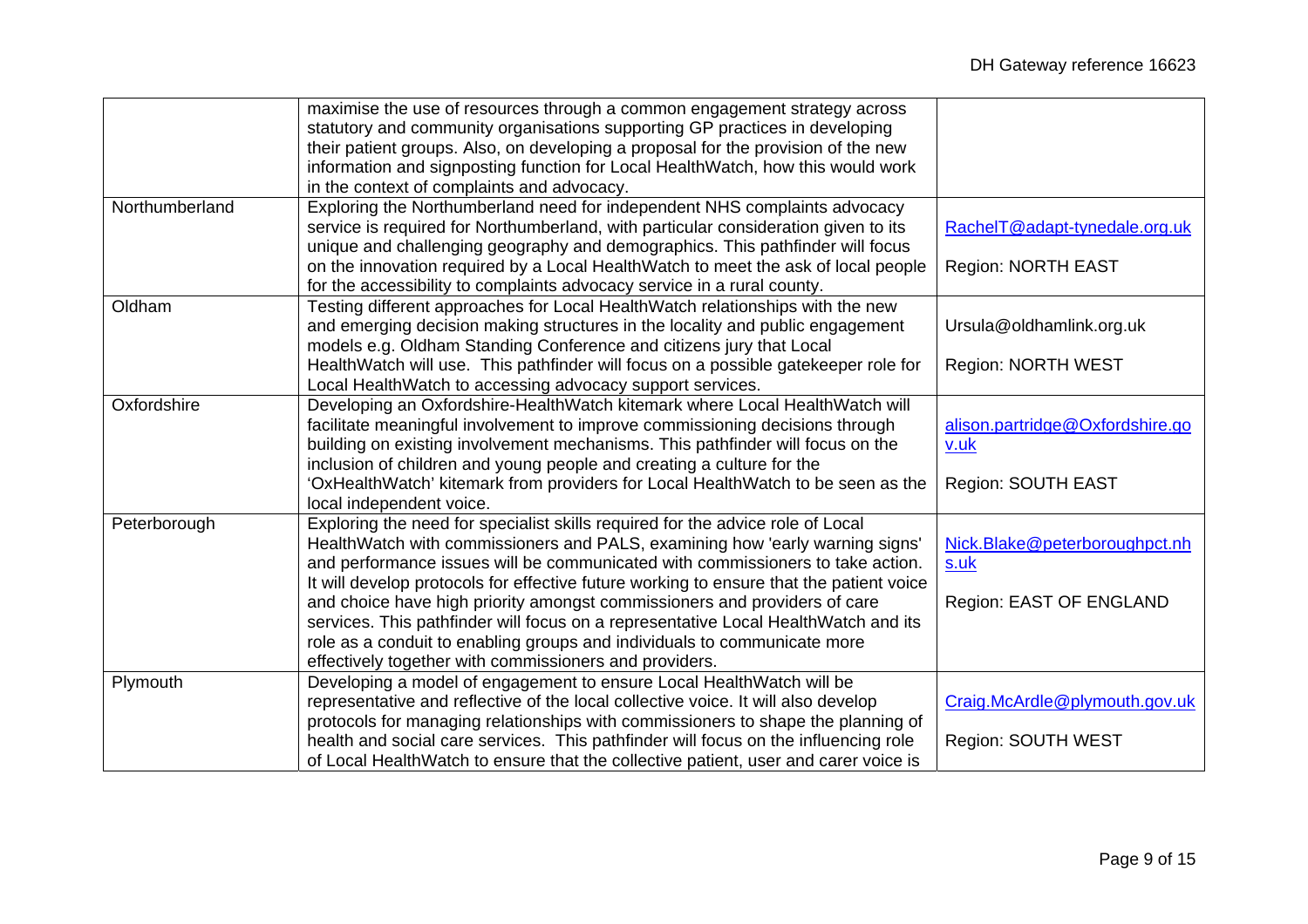|                       | heard and strengthened in the local commissioning process.                         |                                |
|-----------------------|------------------------------------------------------------------------------------|--------------------------------|
| Redbridge             | Exploring how different patient engagement organisations can work in a             |                                |
|                       | complementary and collaborative way with Local HealthWatch and reach seldom-       | cathy@redbridgelink.net        |
|                       | heard communities to get their views heard and action taken. This pathfinder will  |                                |
|                       | focus on examining different governance models and potential conflicts of interest |                                |
|                       | that may arise for Local HealthWatch in the context of cross-borough working with  | Region: LONDON                 |
|                       | different health service providers that work across borough boundaries.            |                                |
| Richmond upon         | Development and testing an integrated strategy and protocol for patient and        |                                |
| <b>Thames</b>         | public involvement to ensure effective, two way communication and engagement       | G.Ford@richmond.gov.uk         |
|                       | channels between Local HealthWatch, clinical commissioning group, major            | manager@richmondlink.org.uk    |
|                       | providers of acute, community and mental health, and the existing community and    |                                |
|                       | voluntary organisations. This pathfinder will focus on response to local           | Region: LONDON                 |
|                       | demographics for Local HealthWatch responding to local people e.g. higher          |                                |
|                       | numbers of older people to ensure equality and accessibility, and a key outcome    |                                |
|                       | will be to achieve a shared understanding of Local HealthWatch by the public and   |                                |
|                       | stakeholders.                                                                      |                                |
| Sheffield             | Developing a Local HealthWatch model to be a network of networks by joining it     |                                |
|                       | up with the existing services for advocacy, support, information and advice. A     | Laurie.Brennan@sheffield.gov.u |
|                       | central core HealthWatch team will provide the strategic co-ordination of public   | k                              |
|                       | voice and places it at the heart of local health, social care and public health    | Kate.Register@sheffield.gov.uk |
|                       | commissioning decisions. This pathfinder will focus on building governance         |                                |
|                       | arrangements that enable HealthWatch to be representative and act as an            | Region: YORKSHIRE & THE        |
|                       | effective 'critical friend' for commissioners and providers.                       | <b>HUMBER</b>                  |
| Shropshire            | Building on the LINk's operating model as a company limited by guarantee and       |                                |
|                       | exploring how Local HealthWatch will operate as a body corporate and employ        | Val.Beint@shropshire.gov.uk    |
|                       | staff. This pathfinder will focus on governance and accountability arrangements to |                                |
|                       | ensure Local HealthWatch has credibility and public trust.                         | Region: WEST MIDLANDS          |
| South Gloucestershire | Exploring a model for Local HealthWatch to deliver its advice and information role |                                |
| and Bristol           | to enable people to navigate the health and social care system and developing a    | gillian.douglas@bristol.gov.uk |
|                       | governance model for Local HealthWatch to be a corporated association. This        | kathy.eastwood@bristol.gov.uk  |
|                       | pathfinder is a partnership between two local authorities and their LINks, it will |                                |
|                       | focus on how Local HealthWatch will work collaboratively with the community,       | Region: SOUTH WEST             |
|                       | equality and voluntary groups, to ensure they have a voice on the local health and |                                |
|                       | wellbeing boards.                                                                  |                                |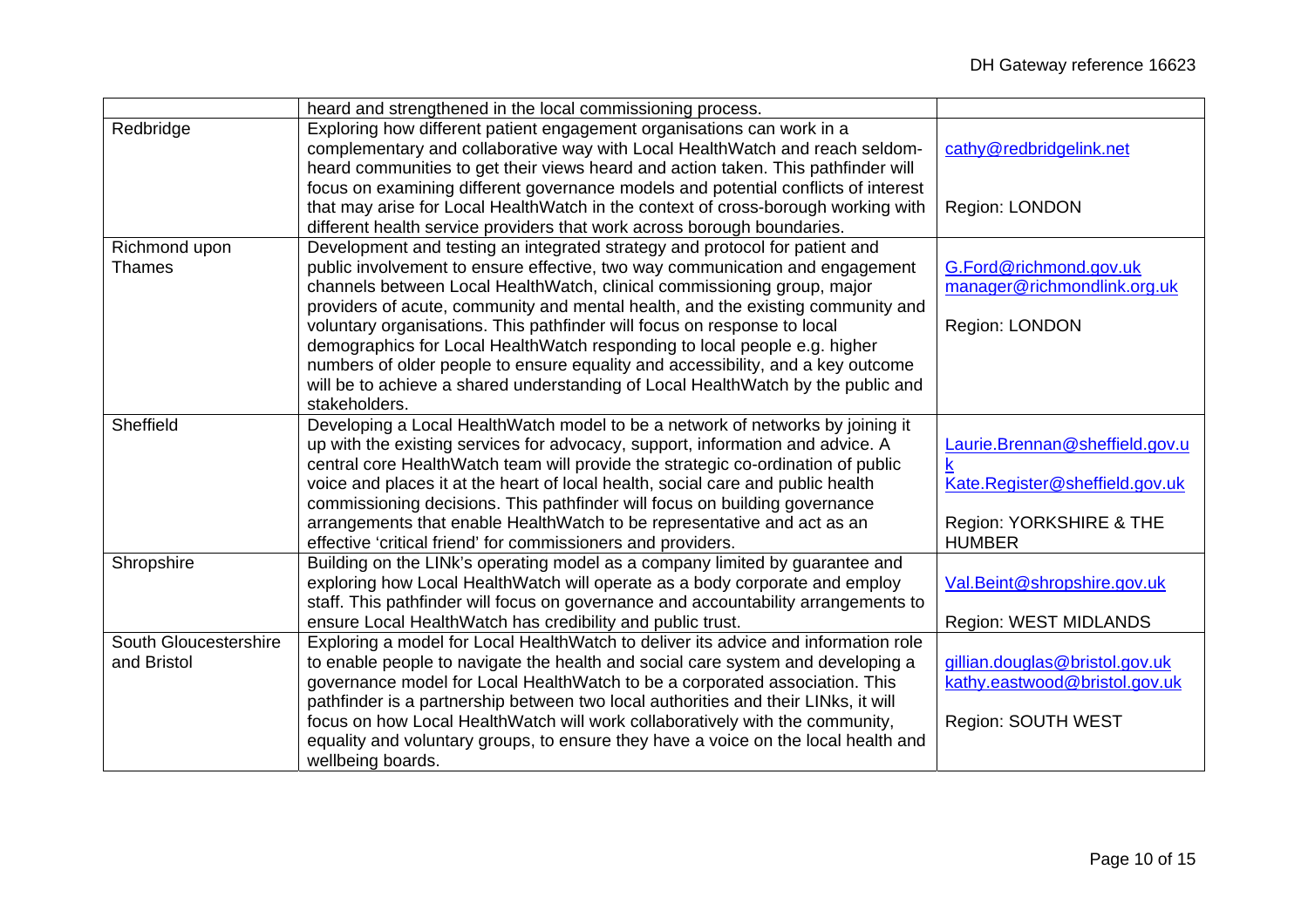| Southampton,<br>Hampshire, Isle of<br>Wight and Portsmouth<br>(SHIP) | Developing a collaborative partnership approach across the four local authority<br>areas and working towards establishing Local HealthWatch in each area. This<br>approach will build on the legacy of LINks and explore potential aspects of joint<br>local authority procurement to demonstrate value for money and improved<br>outcomes for local citizens. This pathfinder will focus on cross-boundary working<br>and how local areas, through Local HealthWatch, can provide complementary<br>services for its local communities.                                                                                                         | Martin.Day@southampton.gov.u<br>Claire.Robertson@IOW.gov.uk<br>Paddy.Hillary@hants.gov.uk<br>James.Sandy@portsmouthcc.go<br><u>v.uk</u><br>Region: SOUTH EAST |
|----------------------------------------------------------------------|-------------------------------------------------------------------------------------------------------------------------------------------------------------------------------------------------------------------------------------------------------------------------------------------------------------------------------------------------------------------------------------------------------------------------------------------------------------------------------------------------------------------------------------------------------------------------------------------------------------------------------------------------|---------------------------------------------------------------------------------------------------------------------------------------------------------------|
| Southend on Sea                                                      | Exploring how Local HealthWatch will help GPs to strengthen and help develop<br>commissioning and developing service specifications, map current<br>information/advice and how Local HealthWatch will work across local authority                                                                                                                                                                                                                                                                                                                                                                                                               | MichelleHill@southend.gov.uk                                                                                                                                  |
|                                                                      | bordersThis pathfinder will focus on how Local HealthWatch will meet the<br>community's wish for it to have "local feel, local knowledge, local focus".                                                                                                                                                                                                                                                                                                                                                                                                                                                                                         | Region: EAST OF ENGLAND                                                                                                                                       |
| Staffordshire                                                        | Building on the Engaging Communities Staffordshire project to explore how Local<br>HealthWatch could be part of an independent social enterprise model with the<br>potential to bring together a range of engagement, insight and advocacy<br>functions. This pathfinder will focus on the importance of community engagement<br>will be for Local HealthWatch with key public services and the voluntary and                                                                                                                                                                                                                                   | julie.thompson@staffordshire.go<br>v.uk<br>Region: WEST MIDLANDS                                                                                              |
|                                                                      | community sector.                                                                                                                                                                                                                                                                                                                                                                                                                                                                                                                                                                                                                               |                                                                                                                                                               |
| Stockport                                                            | Developing and improving the influencing role of Local HealthWatch. This<br>pathfinder will focus specifically on improving the breadth and reach of the<br>existing LINk organisation to ensure a broad and representative consumer voice,<br>which can effectively inform the work of the Health and Wellbeing Board and<br>wider partnership bodies working within the local health and social care economy.                                                                                                                                                                                                                                 | gill.walters@stockport.gov.uk<br>Region: NORTH WEST                                                                                                           |
| <b>Suffolk</b>                                                       | Exploring how the Local HealthWatch brand can be adopted and optimised, using<br>channels for information, advice and support which already exist, and gap<br>analysis on channels which need developing. It will also explore how customers<br>can influence the quality and the breadth of choices available to them. This<br>pathfinder will focus on shaping the relationship between Local Healthwatch and<br>the health and wellbeing board including clinical commissioning groups, testing<br>the connections, ensuring consumer voice is able to influence the Board and<br>making it 'real' and meaningful locally and strategically. | liz.whitby@suffolk.gov.uk<br>Region: EAST OF ENGLAND                                                                                                          |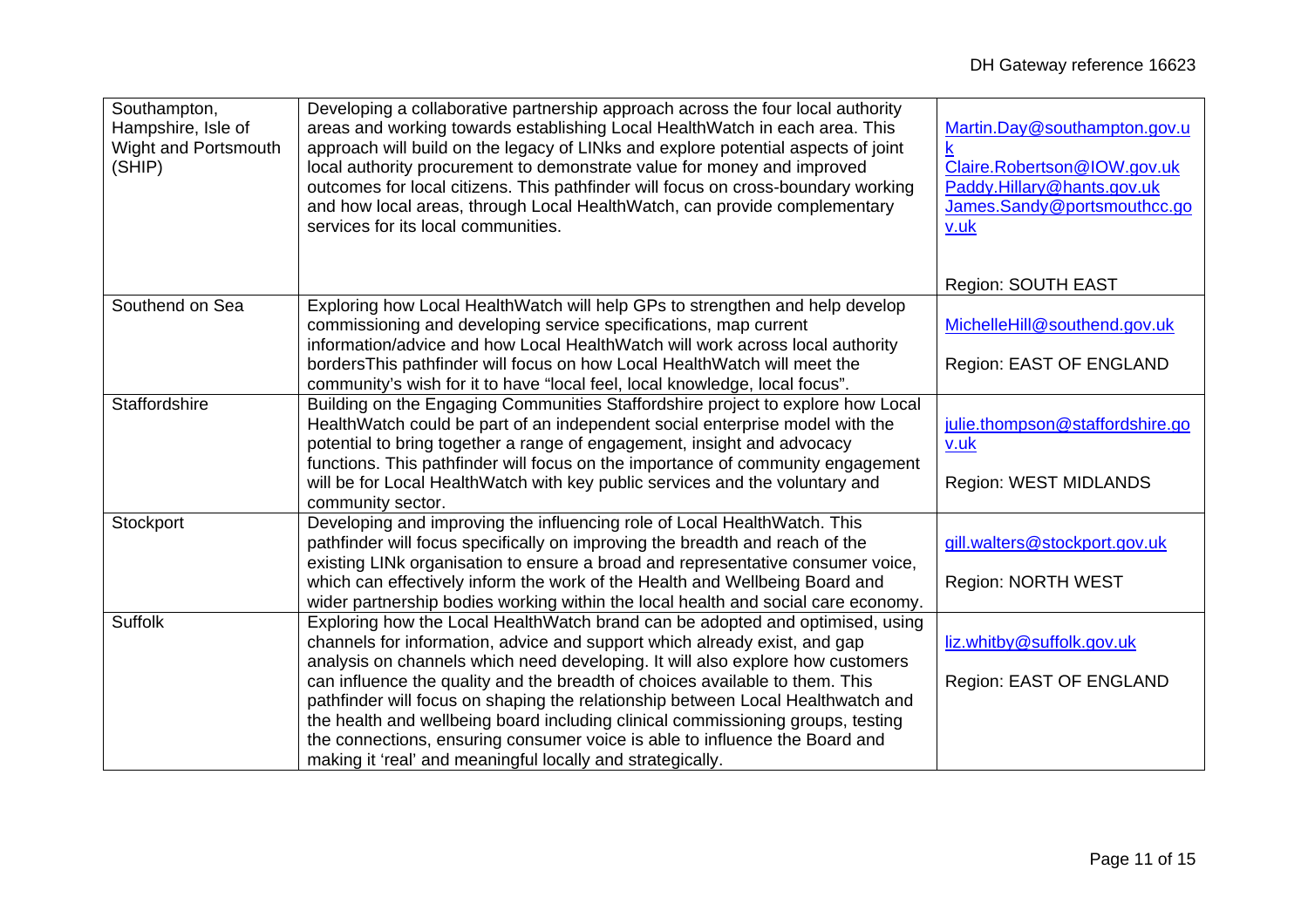| Sutton                    | Exploring how Local Healthwatch will be accessible to every resident and the         |                                  |
|---------------------------|--------------------------------------------------------------------------------------|----------------------------------|
|                           | options for the new information and advice role for Local HealthWatch. It will also  |                                  |
|                           | explore how this will build on the partnership and expertise in advocacy with local  | victoria.lawson@sutton.gov.uk    |
|                           | voluntary/community organisations. This pathfinder will focus on a Local             | janice@suttoncvs.org.uk          |
|                           | HealthWatch framework to promote collaborative working with the emerging local       |                                  |
|                           | patient involvement structures including foundation trusts, clinical commissioning   | Region: LONDON                   |
|                           | groups and local health and wellbeing board.                                         |                                  |
| <b>Telford and Wrekin</b> | Building on the LINk's local champions scheme and active web based talkback,         |                                  |
|                           | Local HealthWatch will provide an inclusive environment for full engagement and      | paul.taylor@telford.gov.uk       |
|                           | participation for all members of the local community including those classed as      |                                  |
|                           | hard to reach. Exploring how existing networks will enable wider access to advice    | <b>Region: WEST MIDLANDS</b>     |
|                           | and information about health and social care services, Local HealthWatch will be     |                                  |
|                           | part of a "Network of networks" for information exchange which will provide a        |                                  |
|                           | channel for feeding into NHS and local authority commissioning processes. This       |                                  |
|                           | pathfinder will focus on the role of Local HealthWatch connecting communities        |                                  |
|                           | through the connected voice of its citizens.                                         |                                  |
| Thurrock                  | Developing the remit and function of a Local HealthWatch by working with the         |                                  |
|                           | Thurrock LINk. This will be in the context of understanding that engaging and        | j.forbes-burford@thurrock.gov.uk |
|                           | working with communities, particularly most vulnerable and seldom heard, to          |                                  |
|                           | formulate views and feedback that result in commissioning decisions and service      | Region: EAST OF ENGLAND          |
|                           | development reflecting need. This pathfinder will focus on options for governance    |                                  |
|                           | arrangements on how Local HealthWatch will operate.                                  |                                  |
| Torbay                    | Exploring how Local HealthWatch will co-ordinate public engagement on health         |                                  |
|                           | and social care issues for maximum benefit and reach seldom heard groups such        | caroline.taylor@torbay.gov.uk    |
|                           | as young gay and lesbian groups, and users of drug and alcohol service. It will      | frances.hughes@torbay.gov.uk     |
|                           | also work on clarifying roles e.g. Baywide GP Involvement Group and health and       |                                  |
|                           | wellbeing board etc to establish a jointly agreed escalation process for influencing | Region: SOUTH WEST               |
|                           | health and social care. This pathfinder will focus on how Local Healthwatch can      |                                  |
|                           | effectively become the gateway to health and social care information and services    |                                  |
|                           | for local people and at the same time act as a conduit for all engagement            |                                  |
|                           | activities on heath and care services.                                               |                                  |
| <b>Tower Hamlets</b>      | Developing a Local HeathWatch that will work collaboratively with POhWER,            |                                  |
|                           | exploring their expertise in complaints handling and the LINK's ability to hold NHS  | shanara.matin@towerhamlets.gc    |
|                           | organisations to account could together improve NHS responsiveness to                | sx.gov.uk                        |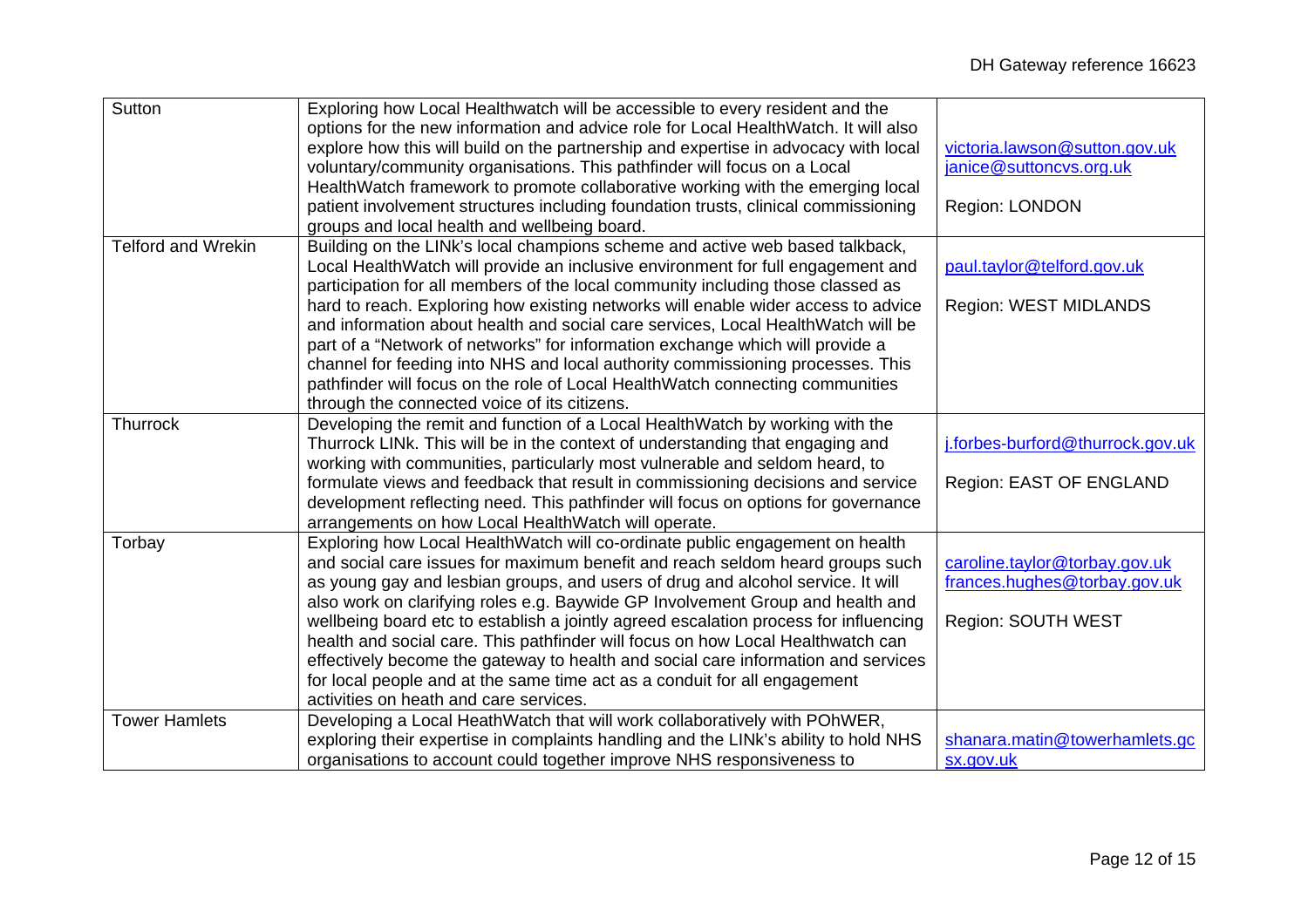|                       | individual patients and provide a framework for demonstrating enduring service<br>improvement. This pathfinder will focus on how Local HealthWatch will enable the<br>complaints process to more directly influence both service commissioning and<br>provide information to individuals to help them make choices about their<br>healthcare.                                                                                                                                                                                                                                   | dianne.barham@urbaninclusion.<br>$\underline{\text{co}}.\text{uk}$<br>Region: LONDON                 |
|-----------------------|---------------------------------------------------------------------------------------------------------------------------------------------------------------------------------------------------------------------------------------------------------------------------------------------------------------------------------------------------------------------------------------------------------------------------------------------------------------------------------------------------------------------------------------------------------------------------------|------------------------------------------------------------------------------------------------------|
| <b>Trafford</b>       | Exploring how Local HealthWatch will be an umbrella body to access advice and<br>information with a local quality kitemark and how it will share information from<br>local people with various groups so a collective voice exists across communities<br>of interest, neighbourhoods and the wider voluntary and community sector. This<br>pathfinder will focus on building capacity for Local HealthWatch and for it to have<br>an active influencing role on the commissioning process such as on public health<br>issue.                                                    | Joanne.Bryan@trafford.gov.uk<br>Region: NORTH WEST                                                   |
| Wakefield             | Exploring how Local HealthWatch will be a one-stop shop for local people and<br>how the value of complaints data and supporting local people through the NHS<br>complaints procedure will provide significant information on what is, and not,<br>working well in the health community. This pathfinder will focus on effective ways<br>of engaging and involving local people and the voluntary sector to provide advice<br>on choice, information and signposting.                                                                                                            | NPearce@wakefield.gov.uk<br>Region: YORKSHIRE & THE<br><b>HUMBER</b>                                 |
| Walsall               | Developing a Local HealthWatch that will capture and build on the current<br>strengths of both MyNHS Walsall and the existing networks developed through<br>the Walsall LINk, empowering its members through a new shared intelligence unit<br>and knowledge hub that will operate across partners and gather local data to be<br>used strategically and influence decisions. This pathfinder will focus on creating<br>Local HealthWatch as an independent champion of the public on health and<br>social care matters with a significant, diverse and influential membership. | masonc@walsall.gov.uk<br>Region: WEST MIDLANDS                                                       |
| <b>Waltham Forest</b> | Exploring the most effective models for Local HealthWatch to support patient<br>choice and complaints advocacy by ensuring that public and patient engagement<br>is effective and an integral part of any local commissioning across health and<br>social care and exploring how different patient engagement organisations can<br>work in a complementary way. This pathfinder will focus on the governance of<br>Local HealthWatch, its representation of service users and how this will work<br>through the boundaries and potential overlaps in the new system.            | Kemi.Eniade@walthamforest.go<br>v.uk<br>adessa.mbaye@voluntaryaction-<br>wf.org.uk<br>Region: LONDON |
| Wandsworth            | Exploring how Local HealthWatch will provide advice and information and support<br>clinical commissioning groups in engaging with and involving patients and the                                                                                                                                                                                                                                                                                                                                                                                                                | RWiles@wandsworth.gov.uk                                                                             |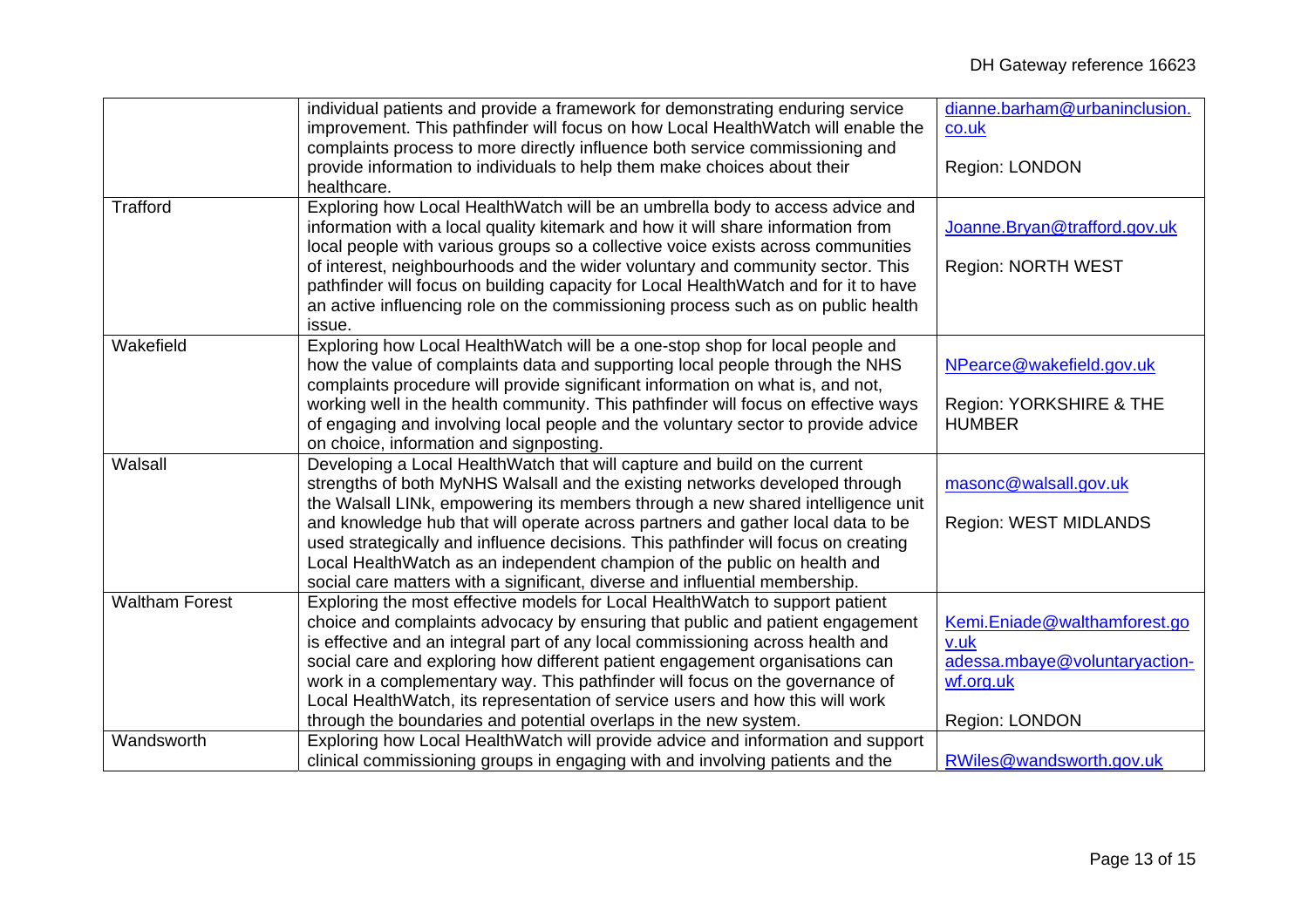|                       | public including seldom heard groups. This pathfinder will focus on how a Local        |                               |
|-----------------------|----------------------------------------------------------------------------------------|-------------------------------|
|                       | HealthWatch will operate as a corporate body with a host to achieve effective          | Region: LONDON                |
|                       | outcomes for local patients and the public.                                            |                               |
| Warrington            | Developing how a Local HealthWatch will produce regular, evidence-based                |                               |
|                       | reports to the Health and Wellbeing Board which summarise the experiences and          | skenton@warrington.gov.uk     |
|                       | views of patients, service users, their families, carers and wider communities in a    |                               |
|                       | way which can influence commissioning priorities and decisions. This includes          | Region: NORTH WEST            |
|                       | building on the web-based "My Life, My Way" portal and the voluntary sector's          |                               |
|                       | 'Wickd' directory of organisations linked to community services to make                |                               |
|                       | information accessible to local people. This pathfinder will focus on how Local        |                               |
|                       | HealthWatch will give patients, the public and wider communities real influence        |                               |
|                       | and how Local HealthWatch can support and engage children, young people and            |                               |
|                       | their carers and families e.g. developing connections with OFSTED.                     |                               |
| Warwickshire          | Exploring the aspirations for a Local HealthWatch with the local community and         |                               |
|                       | partners to maximise existing community resources and develop a communication          | monikarozanski@warwickshire.g |
|                       | and engagement strategy in working with local partners. This pathfinder will focus     | ov.uk                         |
|                       | on how Local HealthWatch will operate with a potential costed model.                   |                               |
|                       |                                                                                        | Region: WEST MIDLANDS         |
|                       |                                                                                        |                               |
| <b>West Berkshire</b> | Building on the local Independent Living Network, Local HealthWatch will act as        |                               |
|                       | the over-arching network organisation, independent "critical friend" and peer-led      | NOwen@westberks.gov.uk        |
|                       | collective voice of local opinion. It will connect with existing surgery-based patient |                               |
|                       | participation groups and the local Patients Panel to improve their influence. This     | Region: SOUTH EAST            |
|                       | pathfinder will focus on how a local authority can commission direct for a Local       |                               |
|                       | HealthWatch through the continuity and strengthening of a user led organisation        |                               |
|                       | to act as the collective voice for users of health and care services.                  |                               |
| Westminster           | Exploring how a Local HealthWatch will provide information and advice and              |                               |
|                       | ensuring local views are represented on the relevant boards including the local        | jmulelly@vawcvs.org           |
|                       | health and wellbeing board to influence commissioning decisions. This pathfinder       |                               |
|                       | will focus on how a Local HealthWatch will work collaboratively with existing          | Region: London                |
|                       | providers of advice services.                                                          |                               |
| Wigan                 | Building on local initiatives of a 'bottom up' approach to extending patient           |                               |
|                       | partnerships through patient participation groups, Local HealthWatch will operate      | A.Roberts@wigan.gov.uk        |
|                       | an integrated patient involvement model. It will also explore appropriate              |                               |